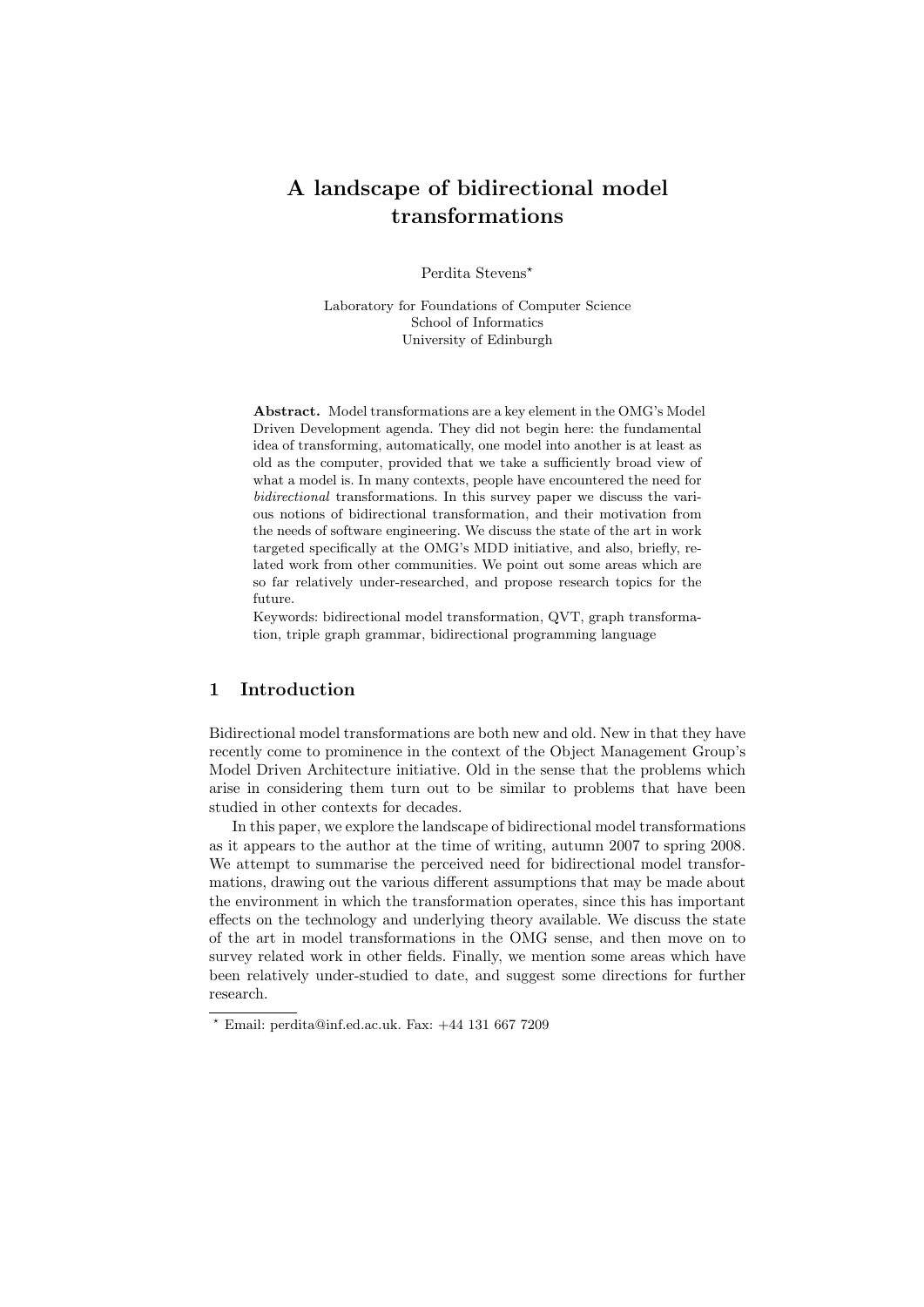### 2 Background: why bidirectional model transformations?

A model, for purposes of this paper, is any artefact relating to a software system. For example, its code or any part of it; UML models for it, or for a product-line of which it is a member; its database schema; its test set; its configuration management log; its formal specification, if any. We will be mostly concerned with formal artefacts and will therefore not usually consider, for example, the natural language document that describes the systems architecture, or the physical computer on which the system will run, to be models; however, it is surprisingly difficult to draw a hard-and-fast line between formal and informal artefacts.

Model transformations aim to make software development and maintenance more efficient by automating routine aspects of the process. For example, a common scenario is that two models have to be consistent in some sense, and that it is possible to codify the process of restoring consistency when one model is changed. In such a case, it is helpful if this notion of consistency and restoration process can be captured in a model transformation. In the simplest case, only one of the two models (the source) is ever modified by humans: the other (the target) is simply generated by a tool. The tool is deterministic, or at least, if it is possible for it to produce several different targets from the same source, the various targets are seen as having equal value, so that the difference between them is immaterial. In such a case, in practice we will never check consistency: if there is any doubt that the target was produced from the source, the transformation will be re-run. The old target model is discarded and replaced by the newly-generated version. For example, this is typically the case when a program in a high-level language is compiled. If the sets of models are  $M$  and  $N$ , a unidirectional transformation of this kind can be modelled as  $f : M \longrightarrow N$ ; in the simplest case, the consistency relation will be simply that  $m$  and  $n$  are consistent iff  $n = f(m)$ .

More interesting, more difficult and arguably more typical is the situation where both models may be modified by humans. Examples include:

- 1. the classic MDA situation: a platform independent model (PIM) is transformed into a platform specific model (PSM).
- 2. the database view problem, in which a user is presented with a view of a selected subset of the data from the database, and may modify the view: at the same time, the full database may change in the usual way.
- 3. many kinds of integration between systems or parts of systems, which are modelled separately but must be consistent: for example, a database schema must be kept consistent with the application that uses it.

Even if the consistency restoration process has to be manual – for example, because there may be several different ways to restore consistency, with different values, and nobody can formalise rules which capture which way is best – it may still be worthwhile to have an automatic check of whether the models are consistent.

A bidirectional model transformation is some way of specifying algorithmically how consistency should be restored, which will (at least under some circum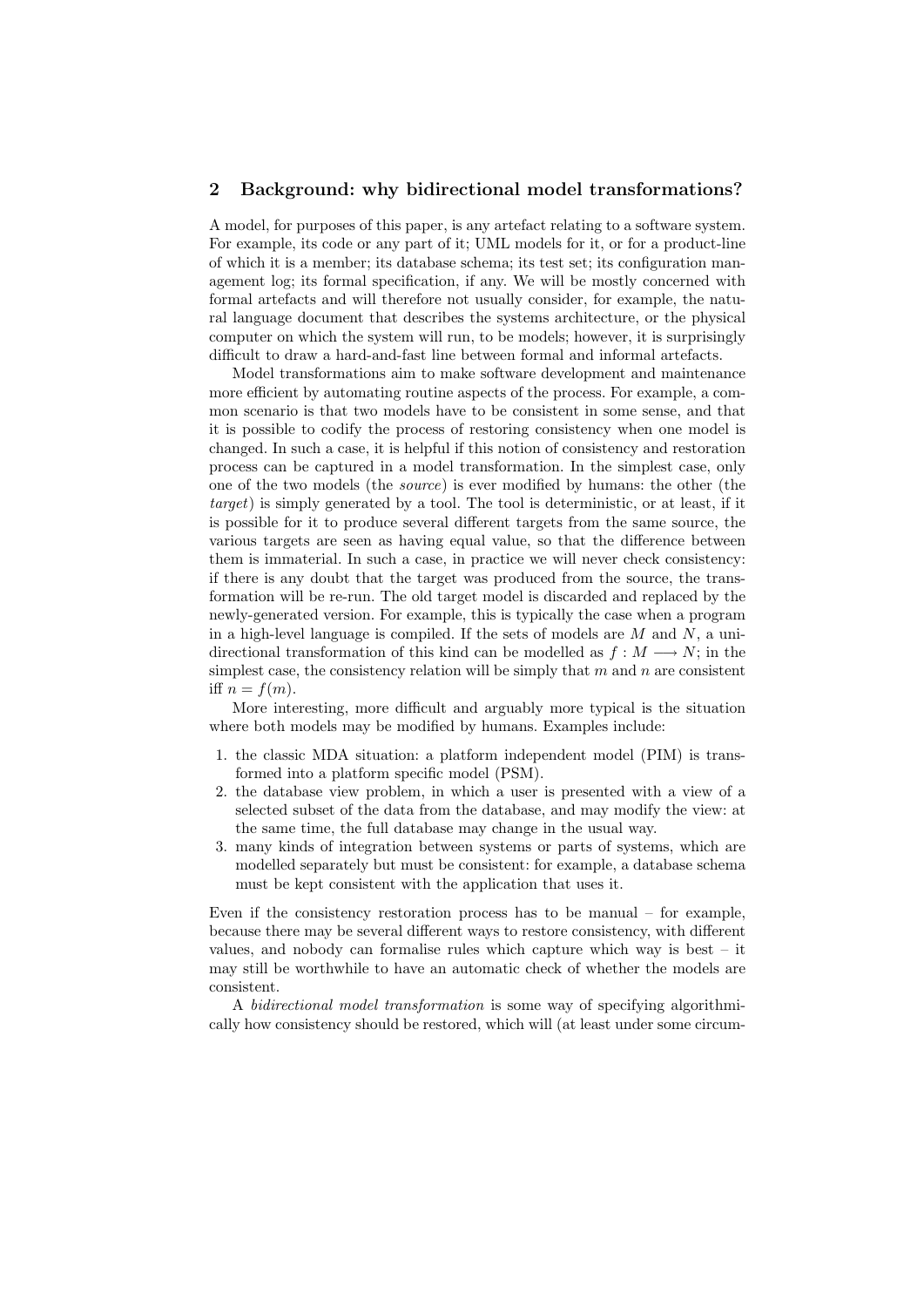stances) be able to modify either of the two models. Within this broad definition, there are many variants which we shall explore.

Even when transformation technologies are first thought of as unidirectional, it often turns out that bidirectionality is required. In [32], it is interesting to note that the ability to write bidirectional transformations appears high in the list of users' priorities, even though the original call for proposals for the OMG's language for expressing Queries, Views and Transformations, QVT [28] listed bidirectionality as an optional feature.

### 2.1 Related work

Consistency management has as mentioned a long history, which we will not go into here. In the field of models, an interesting early paper focusing on pragmatic issues that arise in round-trip engineering – connecting a model with source code – is Sendall and K¨uster's position paper [29]. Czarnecki and Helsen in [8] present a survey of model transformation techniques with a particular emphasis on rulebased approaches such as those based on graph transformations. They mention directionality, but do not focus on it. Similarly Mens and Van Gorp in [24] discuss the wider field of model transformations, not necessarily bidirectional.

The present author in [30] discussed bidirectional transformations in the specific context of the QVT Relations (hereinafter QVT-R) language. The paper proposed a framework for bidirectional transformations in which a bidirectional transformation is given by three elements, flexible enough to describe any of the approaches considered here. We write  $R(m, n)$  if and only if the pair of models is deemed to be consistent. Associated with each relation  $R$  will be the two directional transformations:

$$
\overrightarrow{R}: M \times N \longrightarrow N
$$

$$
\overleftarrow{R}: M \times N \longrightarrow M
$$

The idea is that  $\overrightarrow{R}$  looks at a pair of models  $(m, n)$  and works out how to modify n so as to enforce the relation R: it returns the modified version. Similarly,  $\overline{R}$ propagates changes in the opposite direction. The paper proposed postulates to ensure that the transformation should be coherent.

### 2.2 Terminology

In a truly symmetric situation, there is an arbitrary choice about which model to call the "source" and which the "target": nevertheless, the terminology is widely used and useful, and there is usually some asymmetry in the situation. Generally, the "source" model is the one which is created first, and it is more probable that a change to the source model will necessitate a change to the target model than the other way round.

Note that this paper does not attempt to discuss extra problems that may arise when checking or restoring consistency between more than two models – multidirectional transformations.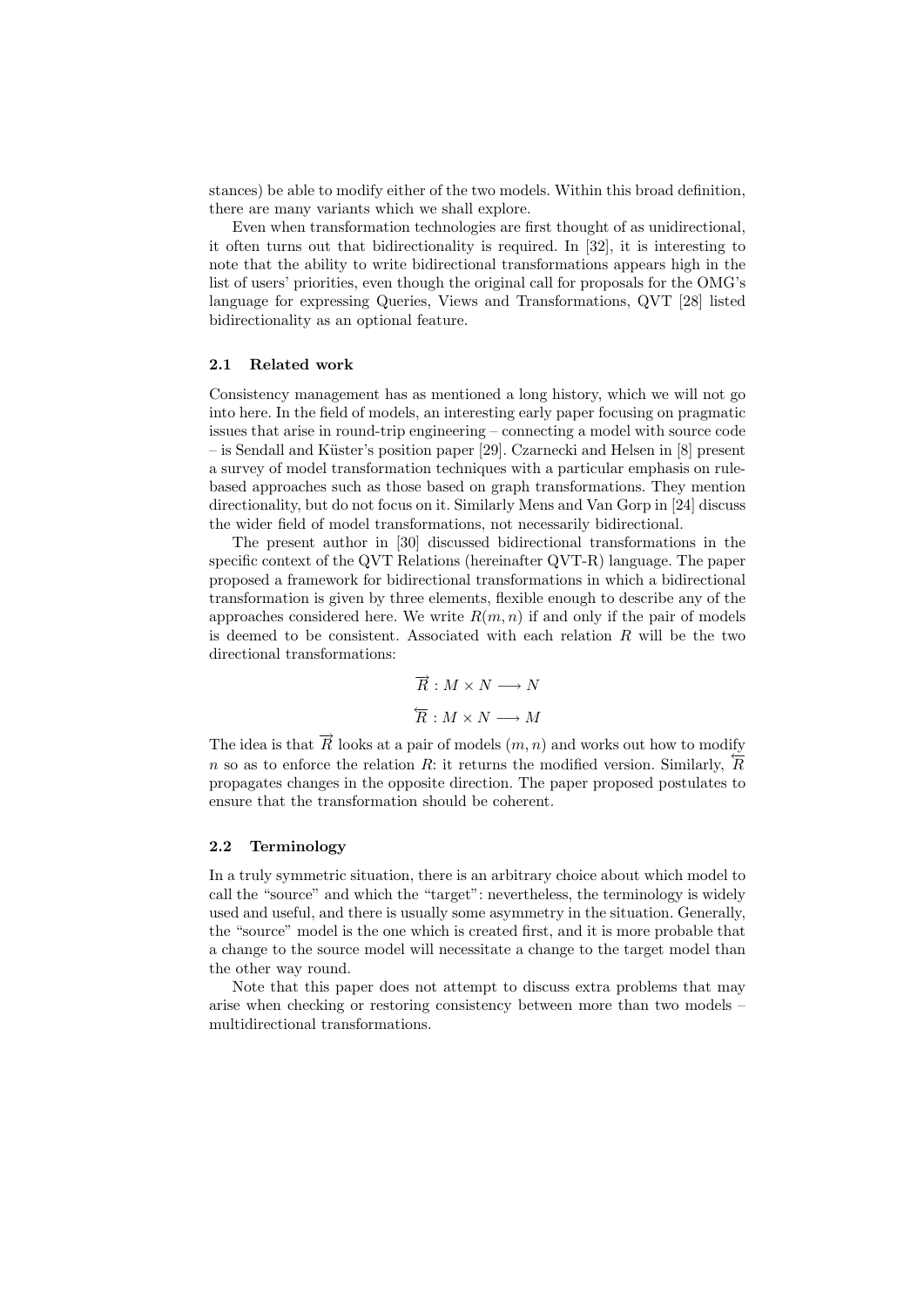### 3 Important differences in circumstances

Discussions of bidirectional transformations often turn out to hinge on what assumptions are made about the situation: a solution which seems good with one set of assumptions can be infeasible with another. In this section, we draw out some of the most important differences in circumstances of use of a transformation. These differences are among the chosen design assumptions of the developers of a bidirectional transformation approach; looked at from the point of view of users who need to choose an appropriate approach for their circumstances, they are factors that may influence that choice. Our aim here is not to classify existing approaches: indeed, in this section we will discuss several issues where all the approaches we will later cover are in accord. Such issues are not useful for distinguishing between existing approaches, but they may be useful in pointing out lacunae in the current research. This is our main aim.

In later sections, we will discuss approaches to bidirectional transformations, trying to make clear how they fit into the framework of differences presented in this section. However, we do not claim to have exhaustively addressed every issue for every tool. Where there is a majority approach, we say so in this section, and point out exceptions later.

### 3.1 Is there an explicit notion of two models being consistent?

Situations where bidirectional transformations may be applied always involve at least an informal notion of consistency: two models are consistent if it is acceptable to all their stakeholders to proceed with these models, without modifying either. Since we have said that the job of the bidirectional transformation is to restore consistency, we may alternatively say that two models are consistent if no harm would result from not running the transformation. Note that this is not quite the same as to say that running the transformation would have no effect: some transformation approaches may modify a pair of models, even if they are already consistent.

Typically, bidirectional transformation languages described as "relational", such as QVT-R and BOTL (to be discussed), make their notion of consistency explicit: part of what they do is to define a consistency relation on two sets of models. Many other presentations of bidirectional transformations do not make their notion of consistency explicit. In such a case, any situation which may arise from a (successful) application of the transformation may be considered consistent by definition. However, it can be hard to characterise this other than by describing exactly what the transformation tool will do.

#### 3.2 Does one expression represent both transformation directions?

Superficially, the easiest way to write a bidirectional transformation is to write it (in text or in diagrams) as a pair of functions, one in either direction, maybe also giving an explicit consistency relation. This avoids the need to write special purpose languages for bidirectional transformations, enabling instead the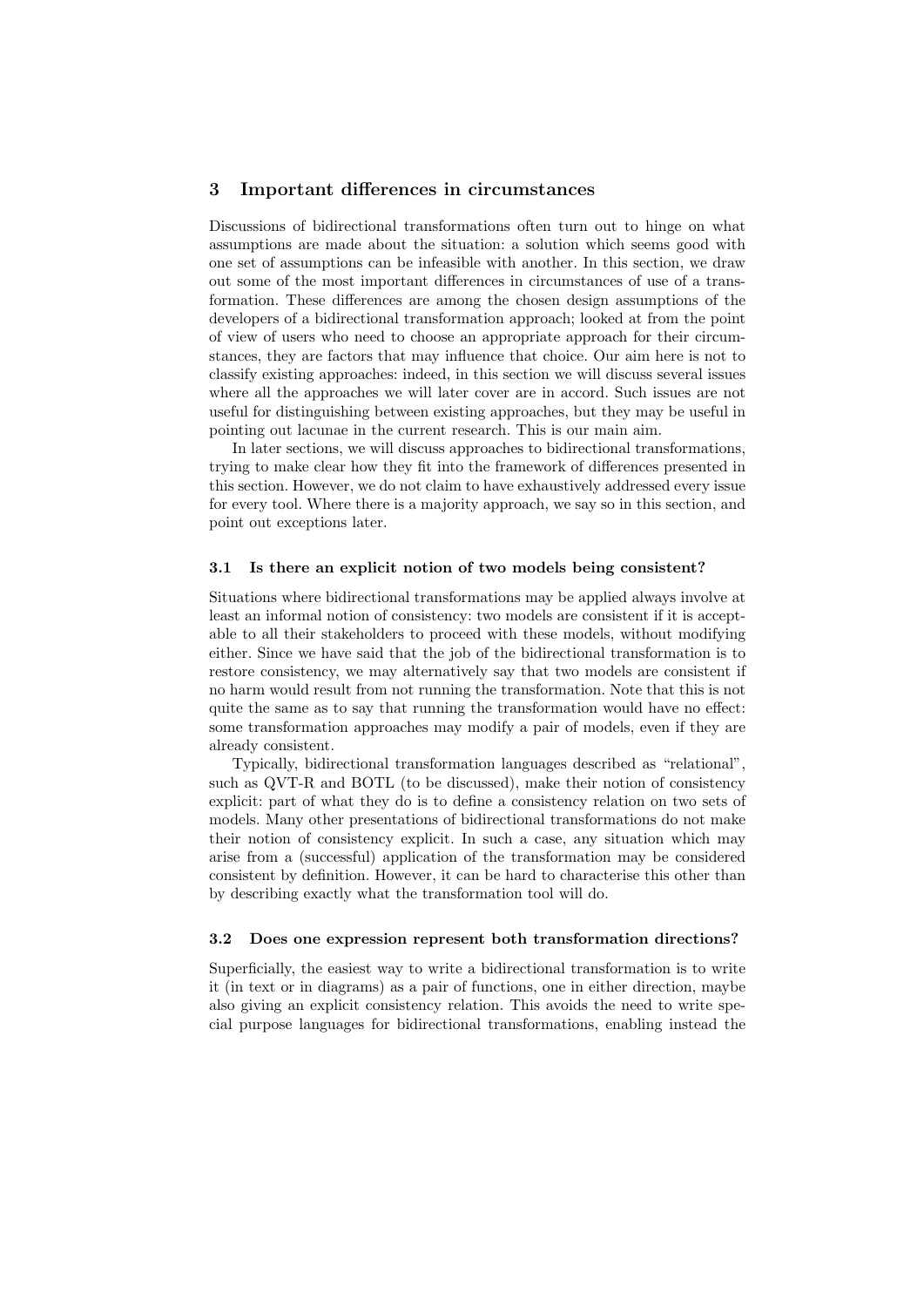reuse of established programming languages. However, even if we make explicit constraints on the two functions which suffice to make the different expressions coherent, we have an obvious danger: that the coherence of the different expressions will not be maintained as time passes.

Notice that the concern here is how actual transformations are written down. There is no objection to modelling a transformation as a pair of functions, if both functions are represented by one expression (textual or graphical).

Perhaps, if a framework existed in which it were possible to write the directions of a transformation separately and then check, easily, that they were coherent, we might be able to have the best of both worlds. However, no such framework exists today.

Since this paper is focused on work which aims specifically at addressing bidirectional transformations, it is unsurprising that all the approaches to be discussed involve writing a single text (or equivalently, a single set of diagrams).

### 3.3 Is the transformation bijective, surjective or neither?

This is probably the most important assumption to clarify when looking at a particular tool or technology: however, this is not always easy if the approach does not have an explicit notion of consistency (because one may have to study the syntax of the language to understand which implicit consistency relations can be defined).

Given a consistency relation on the pairs of models, we call a transformation bijective if the consistency relation is a bijection: that is, for any model (source, rsp. target) there exists a unique corresponding model (target, rsp. source) which is consistent with it. This is a very strong condition: in effect, it says that the two models contain identical information, presented differently. In particular, it is impossible to define a bijective bidirectional transformation between two sets of models which have different cardinalities.

If the reader has in mind an approach whose notion of consistency is implicit, this may not be quite obvious. Consider, for example, a transformation which defines (in any way) a function

 $f : M \longrightarrow N$ 

with the implicit understanding that m and n are consistent iff  $n = f(m)$ . This consistency relation is a bijective relation if and only if f is a bijective function, and in that case there is an inverse function

$$
f^{-1}: N \longrightarrow M
$$

satisfying the usual identities. This situation cannot arise if, to give a trivial example, completely defining  $m \in M$  requires three boolean values while completely defining  $n \in N$  requires three integer values.<sup>1</sup>

<sup>&</sup>lt;sup>1</sup> Of course, which model sets actually have the same cardinality depends crucially on whether we define our models using machine integers or mathematical integers, etc.; but either way, not all model sets have the same cardinality.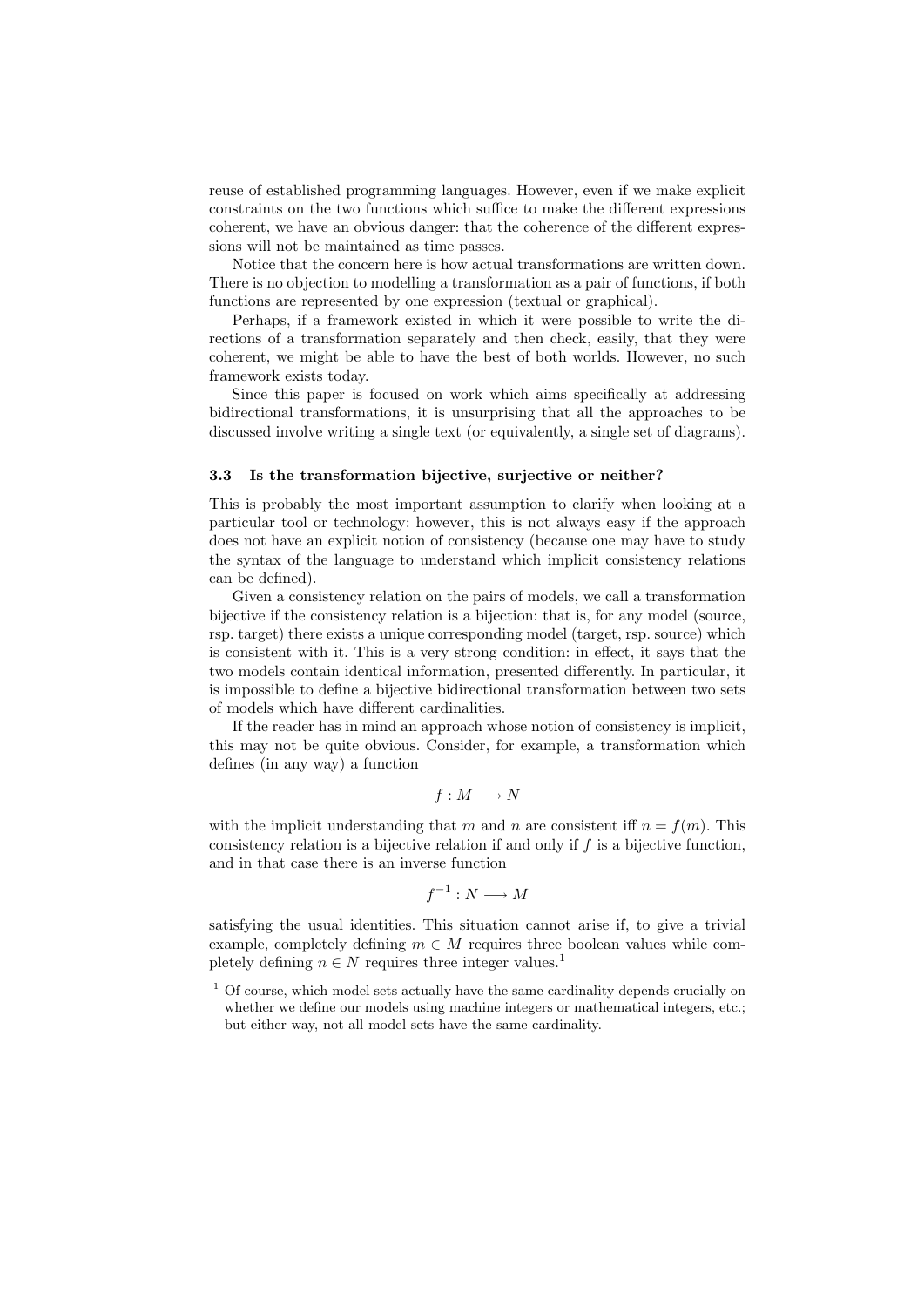Thus, an approach that permits only bijective transformations is in most practical situations much too restrictive. A more realistic, but still quite restrictive, condition is that one of the models should be a strict abstraction of the other: that is, one model contains a superset of the information contained in the other.

### 3.4 Must the source model be modified when the target changes?

This issue does not strictly concern bidirectional transformations, but it does concern transformations which do not fit into the unidirectional transformation framework  $(f : M \longrightarrow N)$  initially presented.

Suppose we have a source and target model which are consistent, perhaps because the target was produced from the source by compilation. Suppose further that changes may be made to the target model, but they are small in the sense that they will not cause the target to become inconsistent with the source. Two examples are:

- 1. optimising the code produced by a compiler (using a suitably restrictive class of optimisations)
- 2. taking skeleton code generated from a UML class diagram, and adding method bodies.

(Notice that the allowable changes to the target depend crucially on the notion of consistency chosen.)

In this restricted case, changes to the target model never require changes to the source model. The reason why this does not fit into the straightforward unidirectional transformation framework presented above is that it is not acceptable to discard changes to the target, when the source model changes and the target needs to be updated to reflect those changes. This kind of transformation might be represented as a function

$$
f: M \times N \longrightarrow N
$$

assuming that a default value from  $N$ , representing "no interesting information" is available for use in the initial generation.

All the approaches discussed here assume that the source model may have to be modified when the target changes.

#### 3.5 Must the transformation be fully automatic, or interactive?

If there may be a choice about how to restore consistency, there are two options: either the transformation programmer must specify the choice to be made, or the tool must interact with a user. The ultimate interactive bidirectional transformation would consist simply of a consistency checker: the tool would report inconsistencies and it would be up to the user to restore consistency. Intermediate scenarios, in which the programmer specifies how most kinds of inconsistency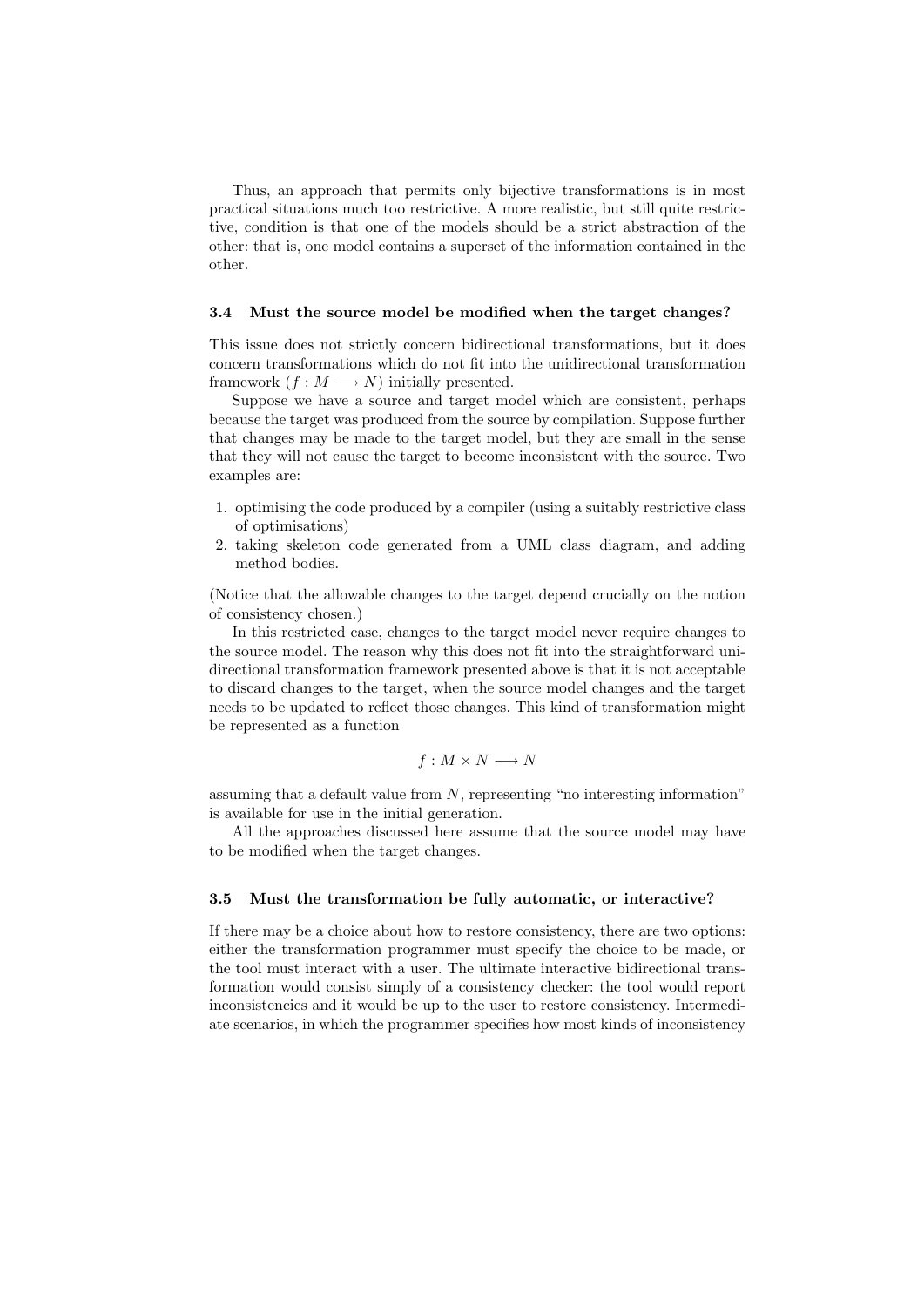can be dealt with, but exceptional cases are referred to the user, might be imagined. Another variant, [7], is discussed later.

Any approach which involves a tool behaving non-deterministically has an obvious interactive counterpart in which the user resolves the non-determinism; we will mention one such case. However, none of the work discussed here explicitly addresses interaction with the user.

### 3.6 Is the application of the transformation under user control?

A slightly different question is whether the user of the transformation tool controls when consistency is restored, or whether this is done automatically without user involvement. Practically, applying the transformation automatically entails that the transformation should be fully automatic, but not vice versa. There are advantages to automatically applied transformations (compare automatic recompilation of changed source files in Eclipse and similar development environments, or the demand for "pushed" changes to data e.g. web pages): the user does not have to remember to apply the transformation, and the danger of work being wasted because it is done on an outdated model is reduced. However, the fact that users' actions have effects which are invisible to them may also be confusing, e.g. if the transformation is not undoable in the sense of [30]. Intermediate situations such as transformations being applied every night, or on version commit, may sometimes be good compromises.

### 3.7 Is there a shared tool?

If the people modifying the two models use the same model transformation tool, then the tool may perhaps keep and make use of information other than the models themselves. For example, it may keep what is called "trace" information in QVT or "correspondence" information in triple graph grammars: a persistent record of which elements of one model are related to a given element in the other. This can simplify the programming of model transformations, in that provided the notion of corresponding elements can be somehow established, it can be used throughout the transformation definition. If this extra information were itself extractable in a standard format which could be read by several tools, then of course the same could be done even without a literally shared tool, at the expense of giving the user another artefact to manage.

### 3.8 Is it permissible to cache extra information in the models?

As discussed above, there may be information in each model which is not contained in the other. One approach is to pick one of the models and modify it so that it contains all of the information from both models, in a form which is not evident to the user of the model. For example, if we consider a transformation between a UML model and the code that implements it, the method bodies may be hidden in the model, and/or the diagrammatic layout information may be encoded in comments in the generated source files.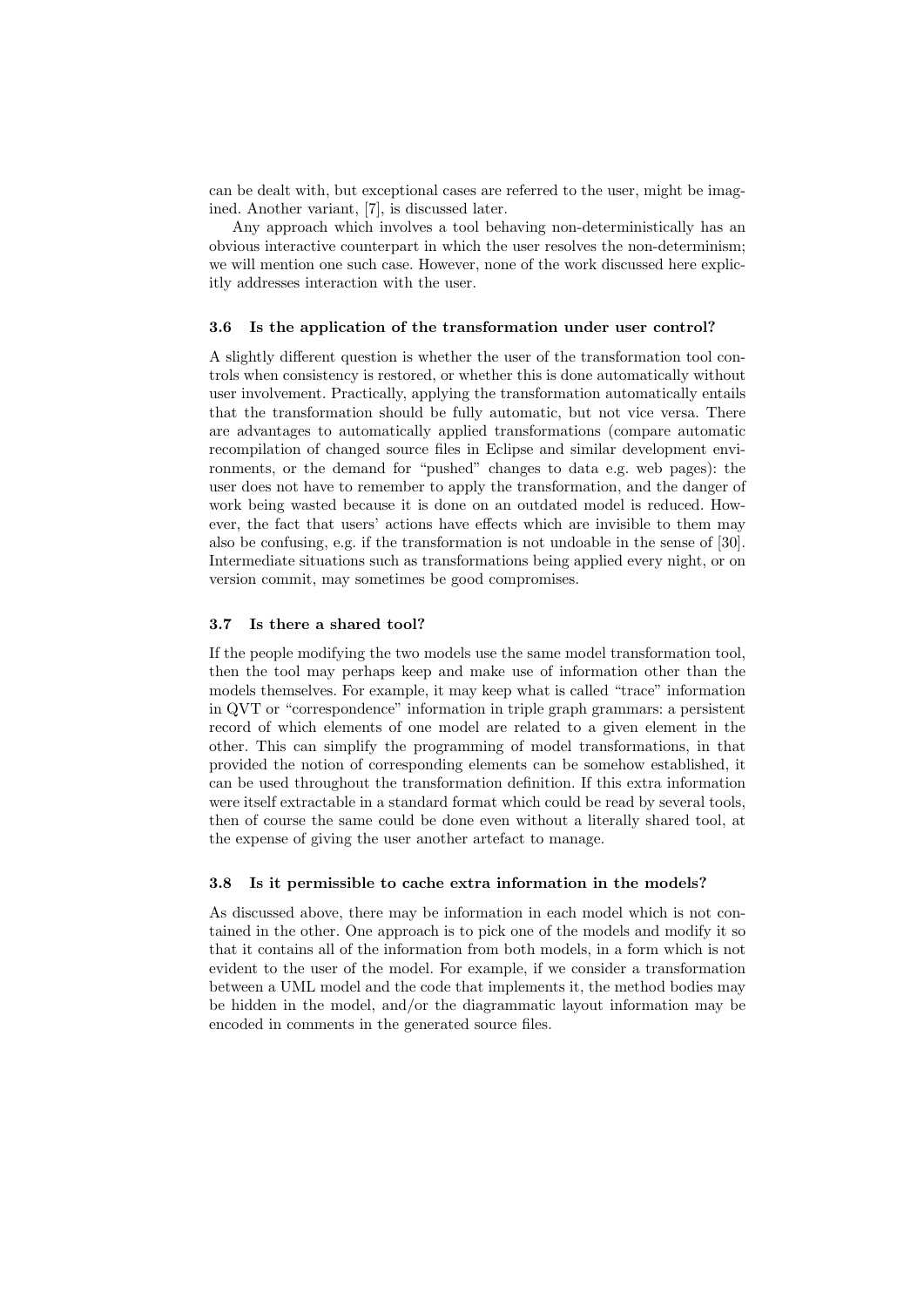By this means, the bidirectional transformation can be made surjective, or even bijective, while leaving the models looking the same to their users. In effect, we are adding extra transformations: instead of a general bidirectional transformation

$$
M \longleftrightarrow N
$$

we have

$$
M\hookrightarrow M'\longleftrightarrow N'\hookrightarrow N
$$

where the outer transformations are implicit, being invisible to the user, and it can be arranged that the inner transformation is bijective.

This is a very useful and pragmatic approach widely used in, for example, generation of code from UML models. It carries the same kind of problems as any other kind of non-user-visible transformation, however. There is a possibility that the user, not understanding the extra information, may accidentally modify it, for example. Moreover, this approach only works if the transformation tool has complete control over the models. If a different tool is also being used to modify one of the models, information may be lost.

### 3.9 What must the scope of the model sets be?

Much of the work to be discussed works with XML; some with relational database schemas; some with MOF metamodels. Some problems are more tractable if the language of models can be restricted. For example, [2] discusses round-trip engineering of models in the context of a framework-specific language. If the models are trees, e.g. XML documents, are idrefs and similar ways to turn a tree into a graph permitted? If lists occur, is order important? If the models are graphs, are attributes permitted, and with what restrictions?

# 4 The QVT Relations language and tools

QVT-R is the relational language which forms part of the OMG's Queries, Views and Transformations standard [28]. A single text describes the consistency relation and also the transformations in both directions. [30] discusses the use of the language for bidirectional transformations, pointing out in particular that there is some ambiguity about whether the language is supposed to be able to describe transformations which are not bijective.

Despite the heavy emphasis placed on model transformation by the OMG's model-driven development strategy, and the clear importance of bidirectionality to users, tool support for bidirectional transformations expressed in QVT-R remains limited. However, IKV++'s Medini QVT<sup>2</sup> incorporates an open-source QVT-R engine; TCS's ModelMorf tool<sup>3</sup> is also available, but is still in "pre beta" release, with no clear sign of a forthcoming true release. QVT-R is not yet supported in the Eclipse M2M project, though such support is planned.

<sup>2</sup> http://projects.ikv.de/qvt, last accessed March 13th 2008

<sup>3</sup> See http://www.tcs-trddc.com/ModelMorf/index.htm, last accessed March 13th 2008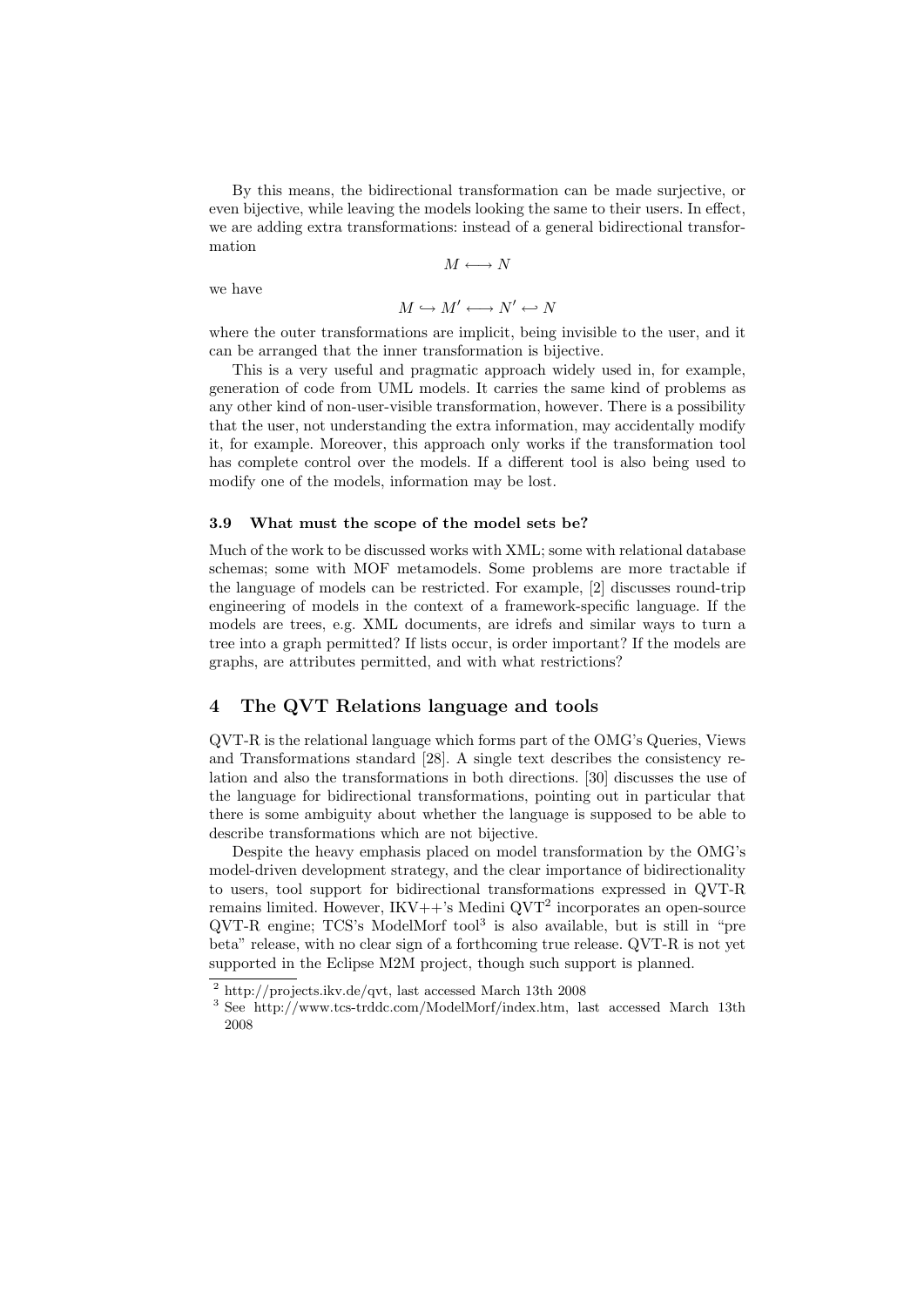# 5 Approaches using MOF but outside QVT

ATL, the ATLAS Transformation Language, is a widely used transformation language often described as "QVT-like", which has good tool support. (The term ATL gets used both for the entire architecture and for the middle abstraction layer.). It is a hybrid language, encouraging declarative programming of transformations but with imperative features available. Its most abstract layer, the ATLAS Model Weaving language (AMW)  $[10]$ <sup>4</sup> allows the specification of a consistency relation between sets of models, which as we have discussed is an important aspect of bidirectional transformations. AMW does not, however, provide general capabilities for the programmer to choose how inconsistencies should be resolved; in ATL, a bidirectional transformation must be written as a pair of unidirectional transformations [17]. In passing, let us remark that while [10] distinguishes model weaving from model transformation, the terminological distinction of that paper does not seem to be in widespread use: both concepts, as described there, are within "model transformation" as covered in this paper, and in fact the term "model weaving" is used in other senses by other authors.

MOFLON [1] provides, among other things, the ability to specify transformations using triple graph grammars (discussed below).

BOTL [5], the Basic (or elsewhere, Bi-directional) object-oriented transformation language, builds from first principles a relational approach to transformation of models conforming to metamodels in a simple sublanguage of MOF. Although it discusses the point that relations may not be bijective, when considering transformations it only addresses bijective relations: the language does not provide the means to specify how consistency should be restored if there is a choice.

### 6 XML-based options

A number of approaches to bidirectional transformations between XML documents (or between an XML document and another kind of model) have arisen in the programming languages community: programming languages, possibly with sophisticated type systems, have been developed for writing single programs which can be read as forward or as backward transformations. Unlike the graph transformation approach, a program is conceived as a whole, with a defined order of execution and some degree of statically checkable correctness.

Of these, biXid [18] is the most similar to QVT-R and graph grammar work, as it adopts a relational approach to bidirectional transformations between pairs of XML languages. It allows non-bijective relations (ambiguity, in the terminology of the paper) and discusses the implications of this for the transformation engine; however, a consistent model is chosen non-deterministically from among the possibilities. There is deliberately no way for the programmer to specify how consistency should be restored when there is a choice. This makes sense in

<sup>4</sup> see also http://www.eclipse.org/gmt/amw/, last accessed March 13th 2008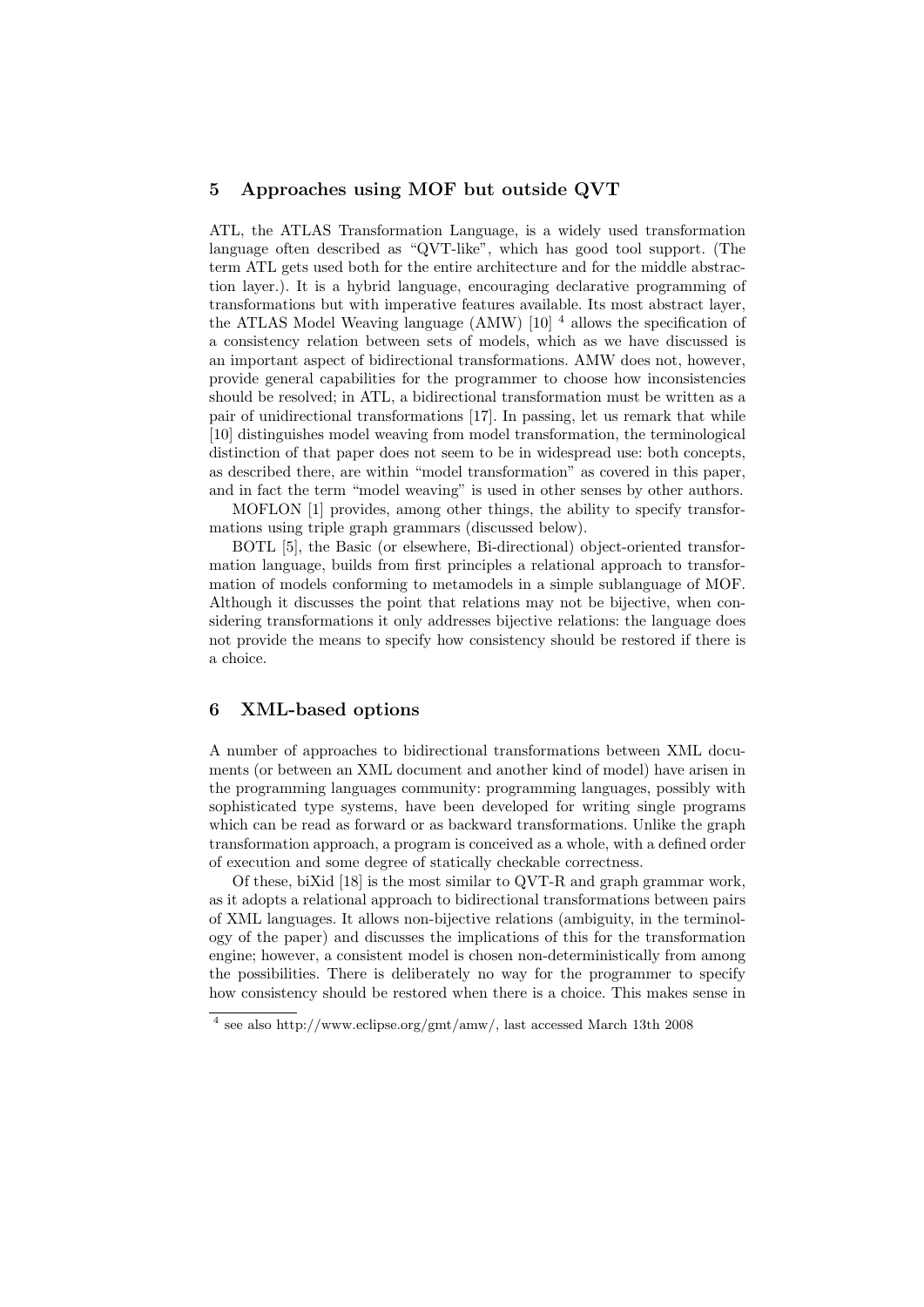the context addressed, which is where different formats for the same information must be synchronised: the non-bijectivity is expected to come from the existence of different but semantically equivalent orderings of the same information, not from the presence of different information which must be retained. It also makes a point of the design decision that a variable on one side of a relational rule may occur several times on the other side (non-linearity), which is important for permitting the restructuring of information.

The Harmony project [3, 12] defines a language called Boomerang (building on earlier work on a language called Focal) in which bidirectional programs – termed lenses – are built up from a deliberately limited set of primitive lenses and combinators. Compositionality is thus a major concern of the approach, in contrast to the relational approaches. Transformations are always between a "concrete" set of models and a strict abstraction of this, the "abstract" set of models which contains strictly less information: hence, there is an explicit notion of consistency in which two models are consistent exactly when one is an abstraction of the other. The transformation programmer has control of how consistency should be restored where there is a choice (which only happens when the abstract model has been modified and the concrete model needs to be changed).

Hu, Mu and Takeichi [25, 26, 16] define a language called Inv, a language defined in "point free" style (that is, without variable names: this has obvious advantages for bidirectional languages, as also argued by [27], but can be a readability barrier) in which only injective functions can be defined. In order to capture useful behaviour, the codomain is enriched with a history part, thus making an arbitrary function injective. In model transformation terms, this approach modifies the metamodel in order to be able to define transformations. The language is targeted at the authors' Programmable Structured Document project: [16] develops an editor for structured documents, in which the user edits a view of a full document, and these edits induce edits on the transformation between the full document and the view. This is different from the more usual bidirectional transformation scenario in which the two models are disconnected while they are being edited: that is, the work assumes a shared tool, although note that it does not assume that the transformation is automatically applied. A view in this sense may duplicate information, retaining dependencies between the copies – the transformation may be non-linear – but it is still the case that a document uniquely determines a view, that is, the transformation is surjective.

XRound [6] is a template-based language for bidirectional transformations. Template-based transformation languages have been widely used for unidirectional transformations such as code generation from models. In that application, the transformation gives a boiler-plate piece of code containing metavariables. The metavariables are replaced by values obtained by interrogating the input model, to give the output code. The novelty in XRound is to use a similar technique bidirectionally by using unification between variables of the target application (e.g., from the output code) and the results of queries on the input model. Thus XRound provides a bidirectional, but asymmetric, language of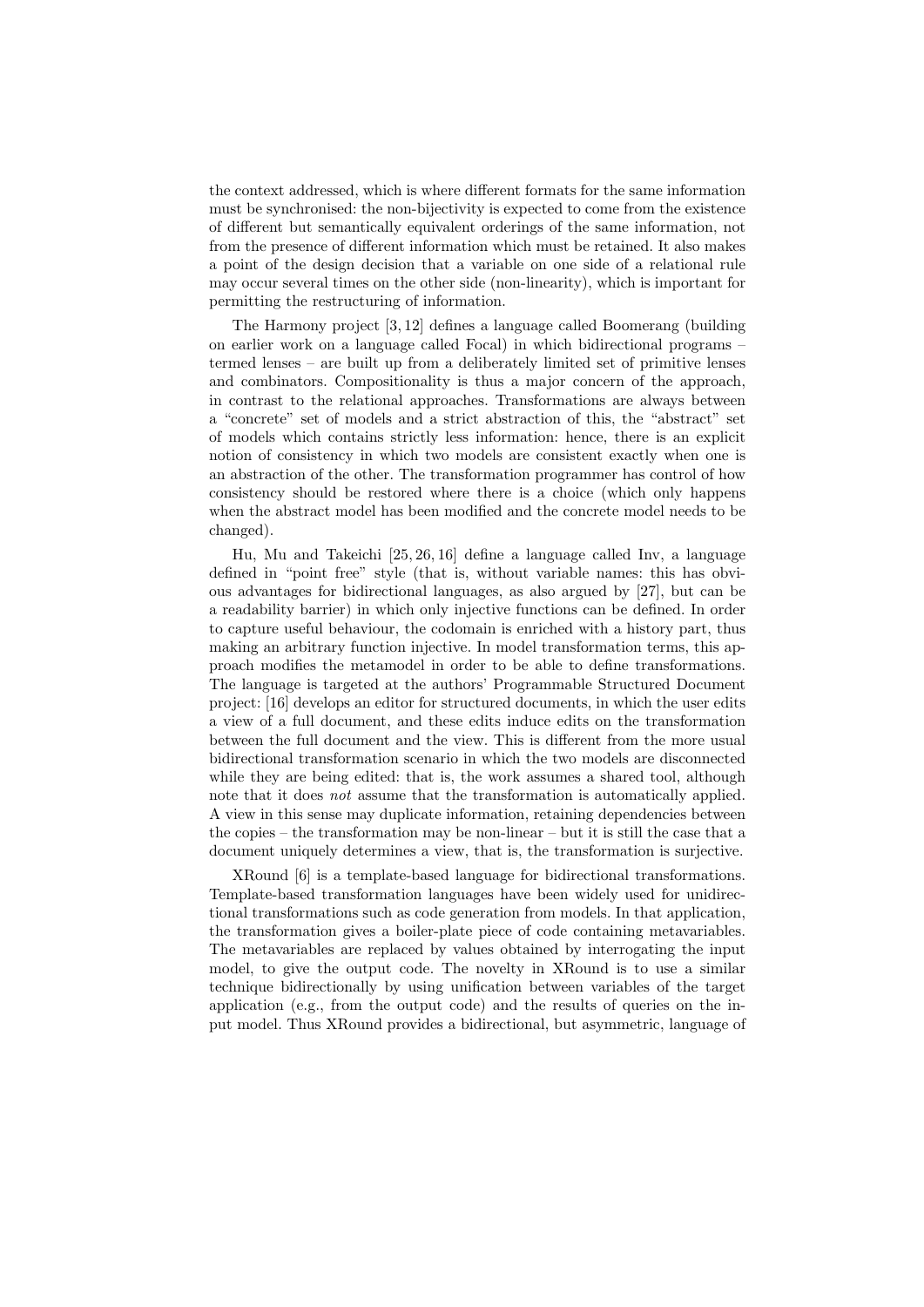transformations particularly adapted to cases where an XML document must be synchronised with a simpler structure associated with another tool. The original application was security analysis of models presented as XMI files.

Finally, XSugar [4], which, being aimed at transforming between two syntaxes for the same language, naturally insists that transformations should be bijective.

It is tempting to think that the work on transformations of XML documents should be immediately applicable to models in MOF-based languages, since these can be represented by XMI files. However, there are significant obstacles not yet overcome. Although XML files represent trees, models typically make essential use of xmiids or similar mechanisms to turn the trees into general graphs. None of the existing XML transformation languages work well in this context ([16], for example, explicitly forbids IDRef use, though it is not clear that it forbids the use of other information for the same purpose.)

### 7 Graph transformations

In the context of model transformations, almost all formal work on bidirectional transformations is based on graph grammars, especially triple graph grammars  $(TGGs)$  as introduced by Schürr (see, for example, [20]). Two graphs represent the source and target models, and a third graph, the correspondence graph, records information about the matches between nodes in the source and target. Thus TGGs are an approach which relies on developers of the source and target model using a shared tool which can retain this information, or at least on its being retained somehow, possibly by modification of one of the two metamodels. Each rule has a top, or precondition, part which specifies when the rule applies: that is, what triples consisting of a subgraph of each of the three graphs should be examined. The bottom part of the rule then specifies consistency by describing what else should be true of each of the three graphs in such a case. The transformation programmer controls how consistency should be restored by marking in the bottom part of the rule which nodes should be created if no such node exists in its graph. Thus, it is possible to use TGGs to specify bidirectional transformations with non-bijective consistency relations. However, extending this to programming model transformations introduces new issues, such as how to describe how to restore any consistency relations that are specified between attributes that are not modelled as part of the graphs.

For a discussion of the use of TGGs for model transformation, see [14]. Indeed, the definition of the QVT core language was clearly influenced by TGGs. Greenyer and Kindler have given an informative comparison between QVT core and triple graph grammars in [13]. In the process of developing a translation of (a simplified version of) QVT core to a variant of TGGs that can be input into a TGG tool, they point out close similarities between the formalisms and discuss some semantic issues relating to bidirectionality.

The main tool support for TGGs is FUJABA  $^5$ , which provided the foundation for MOFLON mentioned above. FUJABA (like other tools) provides the

 $5$  http://www.fujaba.de, last accessed March 13th 2008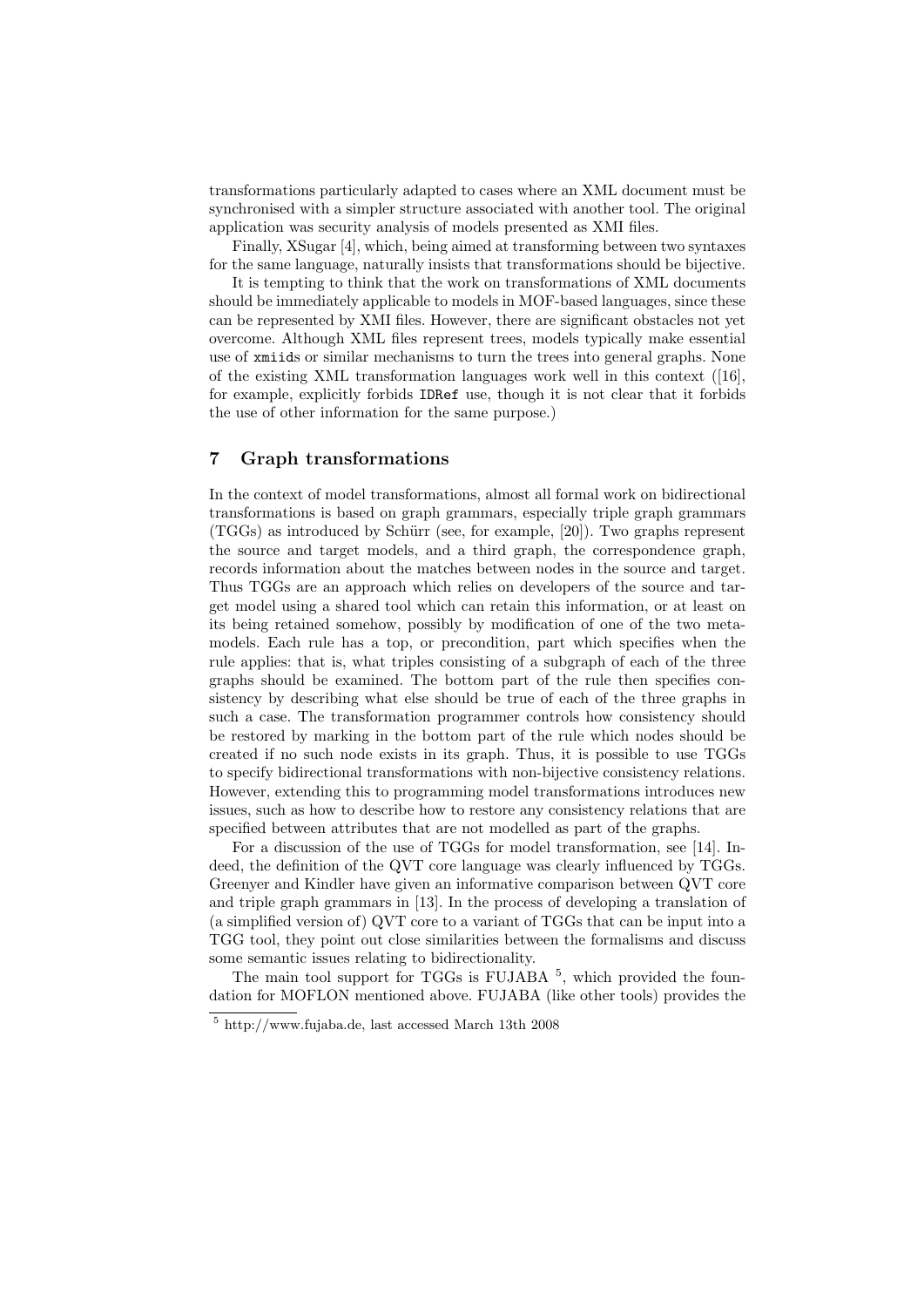means for rules to be given different *priorities* in order to resolve conflicts where more than one rule applies. This can improve the performance of a transformation engine, but it can also be another means for the programmer to specify how consistency is restored when there is a choice. Anecdotally, it can be hard to understand the implications of choices expressed in this way and hence to maintain the transformation.

More broadly, the field of model transformations using graph transformation is very active, with several groups working and tools implemented. We mention in particular [21, 31]. Most recently, the paper [9] by Ehrig et al. addresses questions about the circumstances in which a set of TGG rules can indeed be used for forward and backward transformations which are information preserving in a certain technical sense.

### 7.1 Miscellaneous

Meertens [23] writes about bidirectional transformations – "constraint maintainers" – in a very basic and general setting of sets and relations. His maintainers are given as three components, a relation and a transformation in each direction. He discusses the conditions which relate them, with particular concern for minimising the "edit distance" involved in restoring consistency.

Finally, [7] is unusual in exploring the effects of using interactivity of a tool to loosen the constraints imposed by the metamodels. If a target model is generated from a source by a model transformation, and then manually modified, possibly in such a way that it no longer conforms to the target metamodel, how should consistency be restored between this modified target model and the original source? The authors propose using Answer Set Programming to produce a set of possible source models which, on application of the original forward transformation, give target models close to the manually modified one. The user then chooses from among these "approximations".

## 8 Research directions

At the time of writing, autumn 2007, there is still a wide gap between the vision of model transformations as first-class artefacts in the software engineering of systems, and the reality of the techniques and tools available. In this relatively immature field there is obviously a need for further work in many directions. In this section, we focus on some areas which seem to have been relatively under studied, but which will be important in practice.

### 8.1 Compositionality

To get beyond toy examples, we need clean mechanisms to compose model transformations in (at least) two senses. We need good semantic understanding of the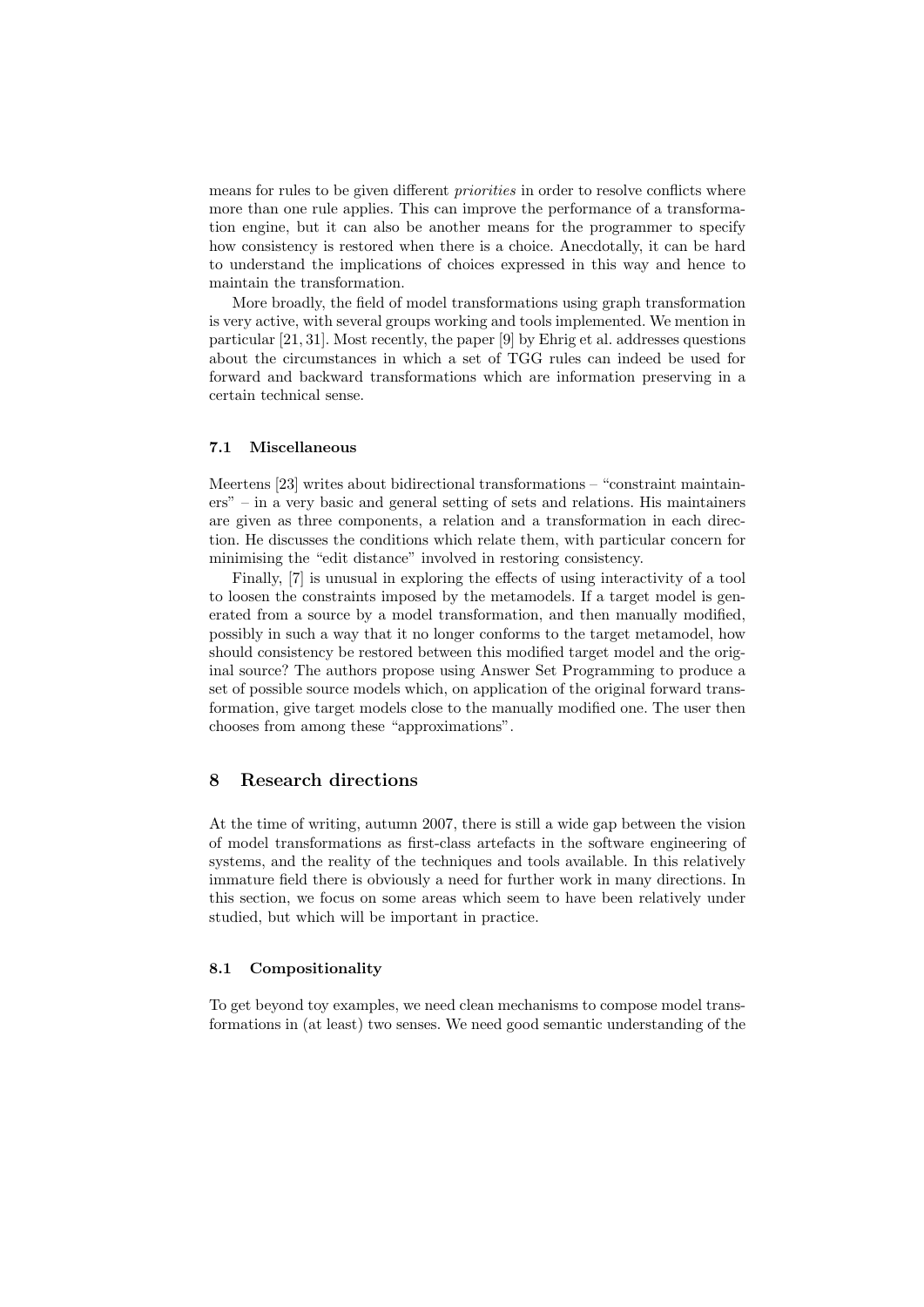consequences of composing transformations, and also good engineering understanding and tool support to make it practical to do so, even when the transformations originate from different groups. Both of these senses sound fairly unproblematic, but in fact, problems can arise: see [30] for more discussion.

Spatial composition If two systems are composed of parts (such as components or subsystems) which themselves can be acted on by model transformations, we will need to be able to compose those part transformations to give a transformation of the whole systems. We will need to be able to understand the effect of the composed transformation by understanding the parts. Ideally, this would apply even if the system parts were not themselves encapsulated parts of the systems: for example, given transformations of aspects of systems, we would like to be able to construct transformations of the woven systems.

Sequential composition Given unidirectional transformations  $f : A \longrightarrow B$  and  $g : B \longrightarrow C$ , we can obviously compose them to yield  $gf : A \longrightarrow C$ . This extends to bidirectional transformations if they are bijective. In the general case, however, composition does not work because of the need to "guess" matching elements in the elided middle model space. Part of the attraction of allowing bidirectional transformations to relate models to their strict abstractions is that it permits a reasonable notion of composition: see [30], and also [23] for discussion.

### 8.2 Specification

Specifications of programs are (ideally) useful in a variety of ways. Because they focus on what the program must do, not how, they can be written before the program, and can guide the programmer in writing the program that is required. Depending on the kind of specification, we may be able to verify the program against the specification, and/or we may be able to check at runtime than the specification is not violated by a particular run of the program. If we do find a discrepancy between the specification and the program, this may as easily indicate a defect in the specification as in the program; but either way, understanding is improved. The specification can also be used by potential reusers of the program, and for various other purposes. The most useful specifications are precise, but simpler and easier to understand than the program they specify.

What kinds of specification of model transformations may prove useful? How can we write specifications of model transformations which are simpler than the transformations themselves? One pragmatic approach would be to have a precise formal specification of the intended consistency relation, together with natural language description of how to choose between several consistent models.

### 8.3 Verification, validation and testing

To date, most work on verification or validation of model transformations turns out to be concerned not with verification or validation in the usual software engineering sense, of ensuring that the transformation conforms to its specification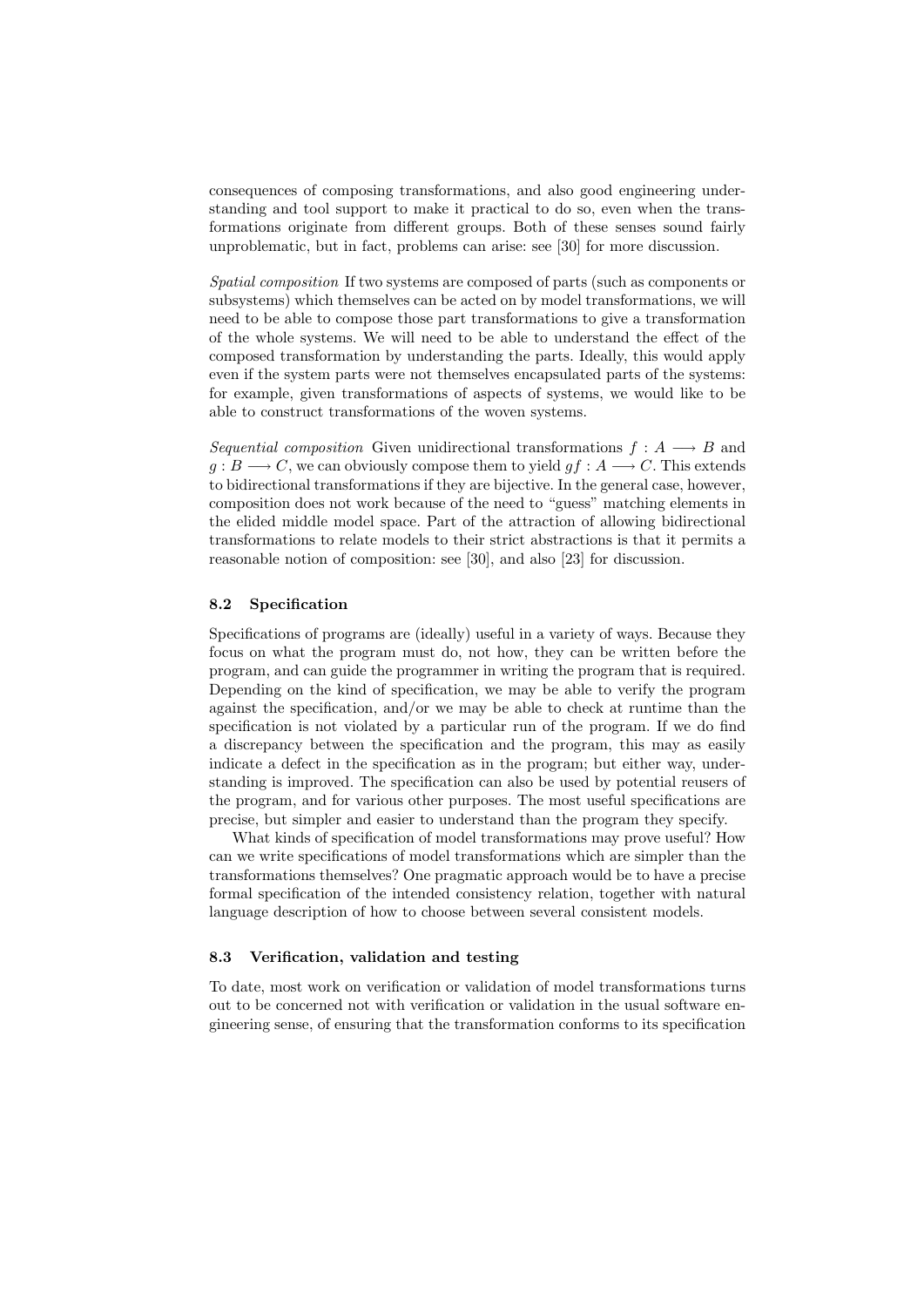and correctly expresses the user's requirements, but in the special sense of making sure that the transformation is sane. For example, [22] focuses on ensuring that a graph transformation is terminating and confluent; that is, well-defined. This is obviously crucial, but after this is achieved, we still have to address the "are we building the right transformation?" sense of validation and the "are we building the transformation right?" sense of verification.

To validate, or to test, an ordinary function, we will normally run it on various inputs. A difficulty in importing this to model transformations is the relative difficulty of constructing or finding suitable input models, which will tend to limit the amount of testing or validation done. Model transformations are expected to be written in a wide range of business contexts. If the model transformation itself is regarded as a product having value, it may be seen as legitimate to invest effort in validating it. If, however, a model transformation is developed for use within a single organisation, perhaps initially on a small range of models, this less likely. Compounding this problem is the complexity of the models to which transformations are likely to be applied, and the difficulty of telling at a glance when a transformation is erroneous.

Given a precise specification of a model transformation, and the definition of the transformation in a semantically well-defined form, we may expect to be able to apply the body of work on formal verification of programs, and perhaps more usefully of concurrent systems. This brief statement, though, doubtless hides a need for hundreds of papers to work out the details.

In the field of testing, too, we will have to answer again a host of theoretical and engineering questions. How can test suites be generated (semi-)automatically? What are appropriate coverage criteria, and can they be automatically checked? Can mutation testing be helpful? Etc.

#### 8.4 Debugging

Once a test or a verification fails, the model transformation must be debugged: that is, the user must be helped to localise, understand and fix the problem. This may be done "live", in the tool that is applying the transformation, or "forensically", based on records of the transformation. In the latter field, [15] is interesting early work, done in the context of Tefkat transformations with link (traceability) information available. Much more remains to be done, however. We may note that even the debugging facilities available for models themselves are not yet very sophisticated, compared with what is routinely used for programs.

### 8.5 Maintenance

To date, we lack serious experience of what issues may arise in the maintenance of model transformations. Experience with maintenance of other software artefacts suggests that easily usable specifications will be useful, but that they will, in any case, get out of date; that readability of the representation will be crucial; and that a notion of refactorings of model transformations will be needed to prevent architectural degradation of large transformations. We may expect in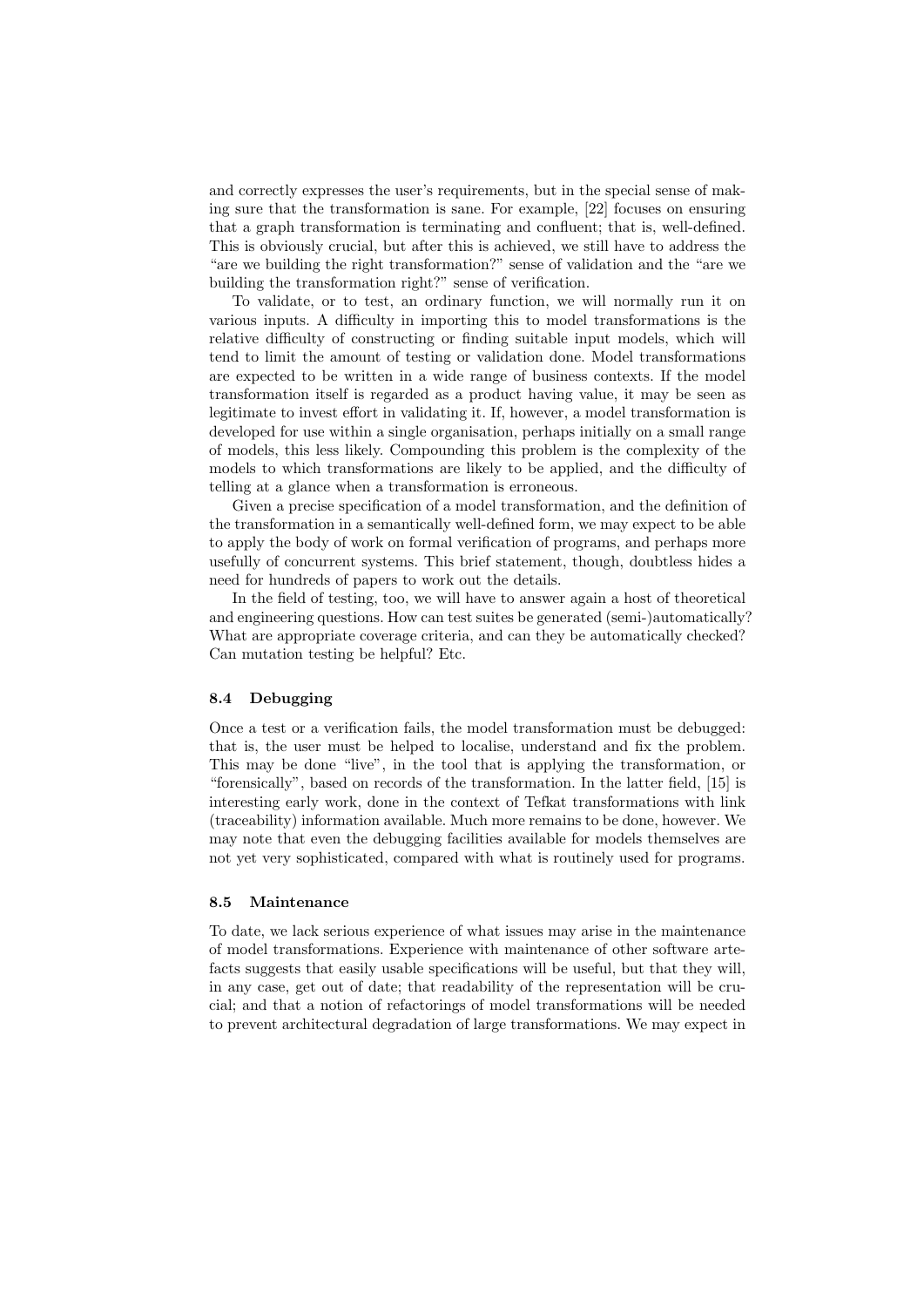the long run to have to define model transformation languages with clear modularity permitting well-defined interfaces that can hide information; this returns us to the issue of compositionality. What the relationship should be between modularity of models and modularity of model transformations also remains to be seen. A concrete fear is that pattern-based identification of areas of a model where a transformation is relevant may possibly turn out to be particularly fragile. [19] describes interesting early work in this field, focusing on structuring and packaging bidirectional model transformations, specifically TGGs.

### 8.6 Tolerating inconsistency

Anyone using bidirectional transformations asks: to what extent can inconsistency be tolerated? If not at all, then we need frameworks in which edits are applied simultaneously to both models, even though the user doing the editing sees only part of the effect of their edit. In most of the work we have discussed, the assumption is that inconsistency can be tolerated temporarily  $-$  it is acceptable for one, or even both, models to be edited independently – but that consistency must eventually be restored by the application of a model transformation. The other end of the spectrum is to accept that the two models will be inconsistent and work on pragmatic means to tolerate the inconsistency. But is this different from using a different, weaker notion of consistency? The body of work exploring this territory includes for example [11]: it might prove fruitful to explore applications to model driven development.

# 9 Conclusions

We have surveyed the field of bidirectional model transformations, as it appears at the beginning of 2008. We have pointed out some of the assumptions between which the developers of model transformation approaches must choose, and we have discussed some of the main existing tools. Finally, we have pointed out some areas where further work is needed.

What general conclusion can we draw about the future of bidirectional model transformations? Do they, indeed, have a long-term future, or will the languages developed for writing them die without being replaced? This paper has pointed out a number of areas – support for interactivity, for debugging, for verification, validation and testing, for maintenance, among others – that are only beginning to be addressed. In the author's opinion, realisation of the full potential of bidirectional transformations depends on progress in these areas.

Acknowledgements The author would like to thank the anonymous reviewers for their comments, and Joel Greenyer, Reiko Heckel, Conrad Hughes, Gabriele Taentzer and especially Benjamin Pierce for helpful discussions. Any errors are the author's own.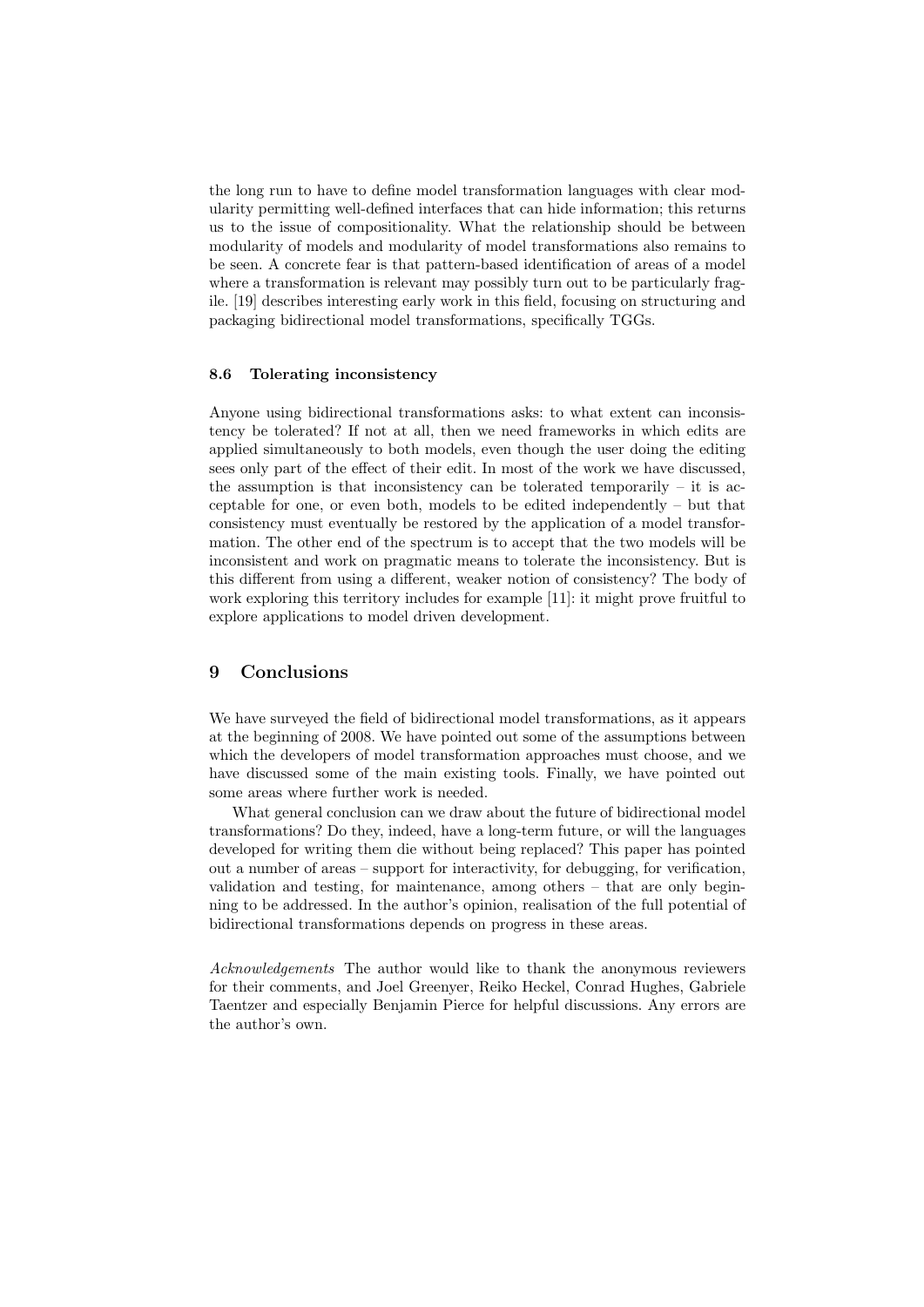### References

- 1. C. Amelunxen, A. Königs, T. Rötschke, and A. Schürr. MOFLON: A Standard-Compliant Metamodeling Framework with Graph Transformations. In A. Rensink and J. Warmer, editors, Model Driven Architecture - Foundations and Applications: Second European Conference, volume 4066 of Lecture Notes in Computer Science (LNCS), pages 361–375, Heidelberg, 2006. Springer Verlag, Springer Verlag.
- 2. M. Antkiewicz and K. Czarnecki. Framework-specific modeling languages with round-trip engineering. In Proceedings of MoDELS, 2006, 2006.
- 3. Aaron Bohannon, J. Nathan Foster, Benjamin C. Pierce, Alexandre Pilkiewicz, and Alan Schmitt. Boomerang: Resourceful lenses for string data. In ACM SIGPLAN– SIGACT Symposium on Principles of Programming Languages (POPL), San Francisco, California, January 2008.
- 4. Claus Brabrand, Anders Møller, and Michael I. Schwartzbach. Dual syntax for XML languages. Information Systems, 2007. Earlier version in Proc. 10th International Workshop on Database Programming Languages, DBPL '05, Springer-Verlag LNCS vol. 3774.
- 5. P. Braun and F. Marschall. Transforming object oriented models with botl. Electronic Notes in Theoretical Computer Science, 72(3), 2003.
- 6. Howard Chivers and Richard F. Paige. Xround: Bidirectional transformations and unifications via a reversible template language. In Proceedings of Model Driven Architecture - Foundations and Applications, First European Conference, ECMDA-FA 2005, Nuremberg, Germany, November 7-10, 2005, Proceedings, volume 3748 of Lecture Notes in Computer Science, pages 205–219. Springer, 2005.
- 7. Antonio Cicchetti, Davide Di Ruscio, and Romina Eramo. Towards propagation of changes by model approximations. In In proceedings of the Tenth IEEE International Enterprise Distributed Object Computing Conference (EDOC 2006), page 24. IEEE Computer Society, 2006.
- 8. K. Czarnecki and S. Helsen. Feature-based survey of model transformation approaches. IBM Systems Journal, special issue on Model-Driven Software Development, 45(3):621–645, 2006.
- 9. Hartmut Ehrig, Karsten Ehrig, Claudia Ermel, Frank Hermann, and Gabriele Taentzer. Information preserving bidirectional model transformations. In In proceedings of Fundamental Approaches to Software Engineering (FASE 2007), number 4422 in LNCS, pages 72–86. Springer, March/April 2007.
- 10. Marcos Didonet Del Fabro and Frédéric Jouault. Model transformation and weaving in the AMMA platform. In Proceedings of GTTSE 2005, 2006.
- 11. A. Finkelstein, D. Gabbay, A. Hunter, J. Kramer, and B. Nuseibeh. Inconsistency handling in multi-perspective specifications. Transactions on Software Engineering, 20(8):569–578, 1994.
- 12. J. Nathan Foster, Michael B. Greenwald, Jonathan T. Moore, Benjamin C. Pierce, and Alan Schmitt. Combinators for bidirectional tree transformations: A linguistic approach to the view-update problem. ACM Transactions on Programming Languages and Systems, 29(3):17, May 2007.
- 13. Joel Greenyer and Ekkart Kindler. Reconciling TGGs with QVT. In Proceedings of 10th International Conference on Model Driven Engineering Languages and Systems, MODELS 2007, Nashville, USA, September 30 - October 5, 2007, volume 4735 of Lecture Notes in Computer Science, pages 16–30. Springer, 2007.
- 14. L. Grunske, L. Geiger, and M. Lawley. A graphical specification of model transformations with triple graph grammars. In In proceedings of 2nd European Confer-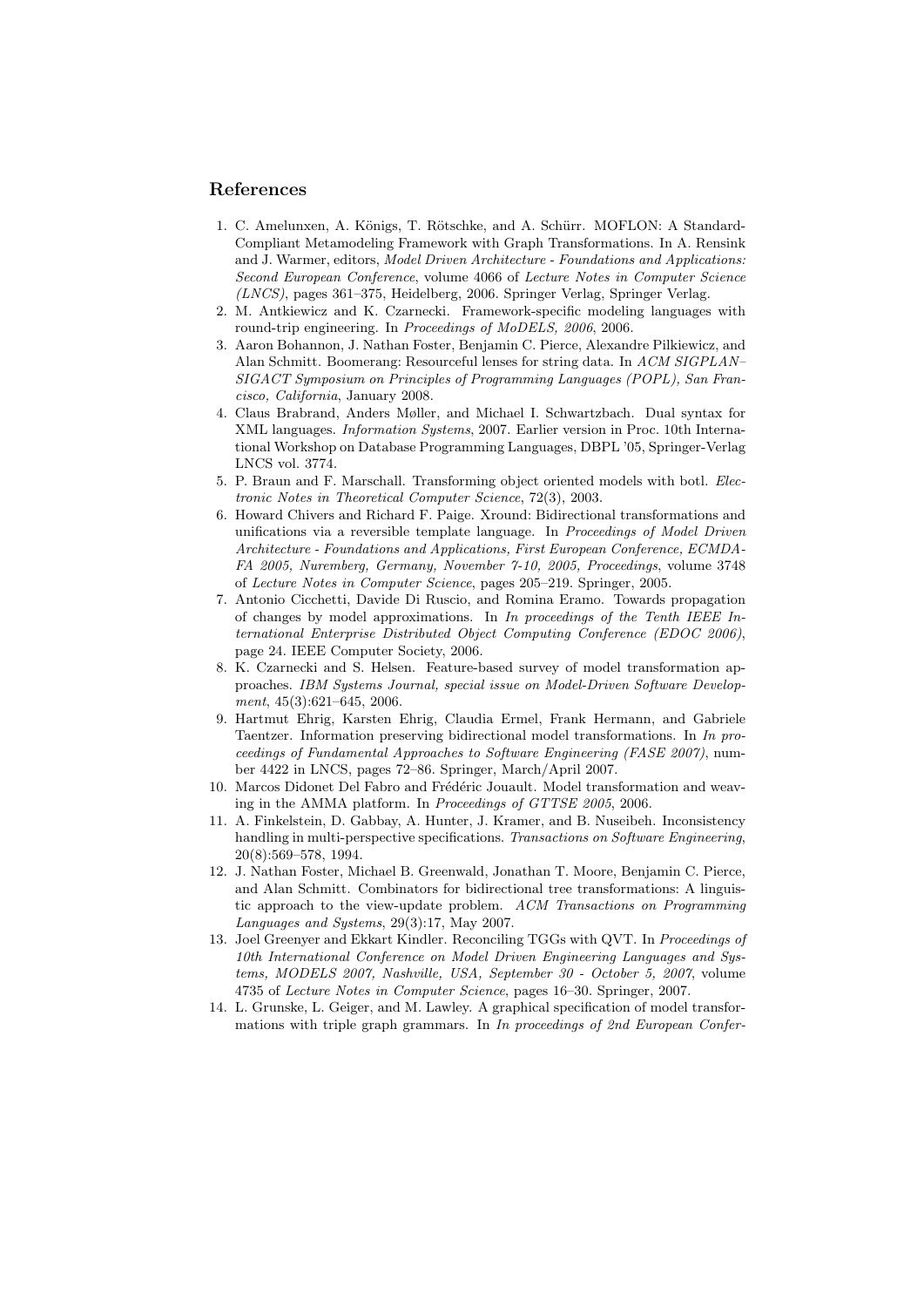ence on Model Driven Architecture - Foundations and Applications (ECMDA-FA), November 2005.

- 15. Mark Hibberd, Michael Lawley, and Kerry Raymond. Forensic debugging of model transformations. In Model Driven Engineering Languages and Systems, 10th International Conference, MODELS 2007, Nashville, USA, September 30 - October 5, 2007, Proceedings, pages 589–604, 2007.
- 16. Zhenjiang Hu, Shin-Cheng Mu, and Masato Takeichi. A programmable editor for developing structured documents based on bidirectional transformations. In In Proceedings of the 2004 ACM SIGPLAN Workshop on Partial Evaluation and Semantics-based Program Manipulation (PEPM'04), pages 178–189, 2004.
- 17. F. Jouault and I. Kurtev. Transforming models with atl. In Proceedings of the Workshop on Model Transformations in Practice, at MODELS'05, September 2005.
- 18. Shinya Kawanaka and Haruo Hosoya. biXid: a bidirectional transformation language for XML. In In Proceedings of the International Conference on Functional Programming, ICFP'06, pages 201–214, 2006.
- 19. Felix Klar, Alexander Königs, and Andy Schürr. Model transformation in the large. In Proceedings of the 6th joint meeting of the European Software Engineering Conference and the ACM SIGSOFT International Symposium on Foundations of Software Engineering, 2007, Dubrovnik, Croatia, September 3-7, 2007, pages 285– 294. ACM, 2007.
- 20. A. Königs and A. Schürr. Tool Integration with Triple Graph Grammars A Survey. In R. Heckel, editor, Proceedings of the SegraVis School on Foundations of Visual Modelling Techniques, volume 148 of Electronic Notes in Theoretical Computer Science, pages 113–150, Amsterdam, 2006. Elsevier Science Publ.
- 21. Alexander Königs. Model transformation with triple graph grammars. In Proceedings of the Workshop on Model Transformations in Practice, at MODELS'05, September 2005.
- 22. J. M. Küster. Definition and validation of model transformations. Software and Systems Modeling (SoSyM), 5(3):233–259, 2006.
- 23. Lambert Meertens. Designing constraint maintainers for user interaction. Unpublished manuscript, available from http://www.kestrel.edu/home/people/meertens/, June 1998.
- Tom Mens and Pieter Van Gorp. A taxonomy of model transformation. Electr. Notes Theor. Comput. Sci., 152:125–142, 2006.
- 25. Shin-Cheng Mu, Zhenjiang Hu, and Masato Takeichi. An algebraic approach to bidirectional updating. In In Proceedings of Programming Languages and Systems: Second Asian Symposium, APLAS'04, pages 2–20, 2004.
- 26. Shin-Cheng Mu, Zhenjiang Hu, and Masato Takeichi. An injective language for reversible computation. In In Proceedings of Mathematics of Program Construction (MPC'04), pages 289–313, 2004.
- 27. J.N. Oliveira. Data transformation by calculation. In Informal GTTSE 2007 Proceedings, pages 139–198, July 2007.
- 28. OMG. MOF2.0 query/view/transformation (QVT) adopted specification. OMG document ptc/05-11-01, 2005. available from www.omg.org.
- 29. S. Sendall and J. M. Küster. Taming model round-trip engineering. In Proceedings of Workshop on Best Practices for Model-Driven Software Development, Vancouver, Canada, 2004.
- 30. Perdita Stevens. Bidirectional model transformations in qvt: Semantic issues and open questions. In Proceedings of 10th International Conference on Model Driven Engineering Languages and Systems, MODELS 2007, Nashville, USA, September